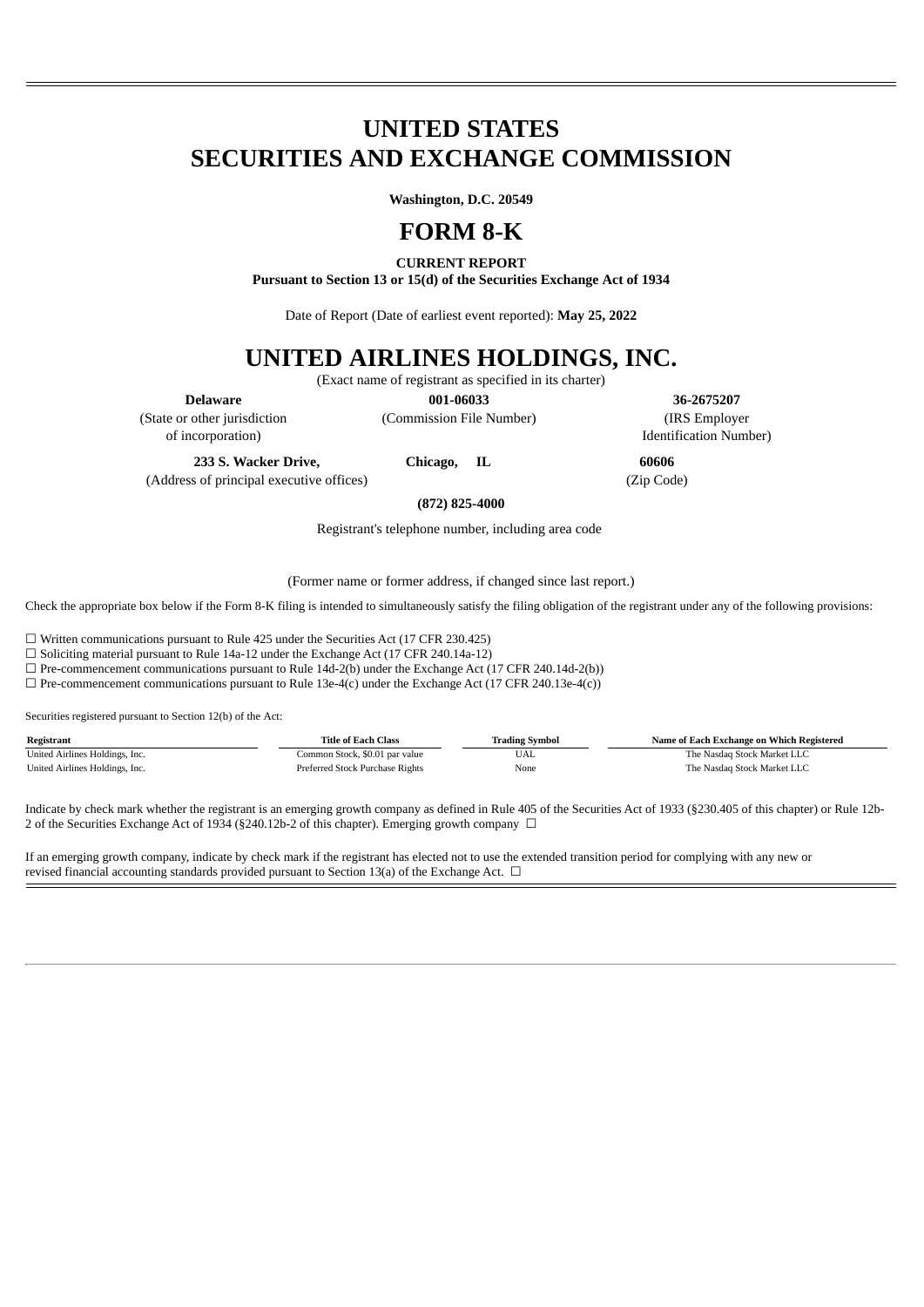#### **Item 5.07 Submission of Matters to a Vote of Security Holders.**

(a) United Airlines Holdings, Inc. (the "Company") held its 2022 Annual Meeting of Stockholders (the "Annual Meeting") on May 25, 2022.

(b) The matters submitted to a vote at the Annual Meeting and the voting results of such matters are as follows:

Item 1 – Election of Directors. Holders of the Company's common stock elected each of the 11 directors nominated by the Company's Board of Directors to serve as directors of the Company, each for a term expiring at the annual meeting of stockholders in 2023 and until his or her successor has been elected and qualified or his or her earlier death, resignation or removal, based upon the votes set forth in the table below:

| <b>Name of Nominee</b> | For         | <b>Against</b> | <b>Abstain</b> | <b>Broker</b><br><b>Non-Votes</b> |
|------------------------|-------------|----------------|----------------|-----------------------------------|
| Carolyn Corvi          | 150,164,180 | 4,978,470      | 551,284        | 78,530,755                        |
| Matthew Friend         | 152,449,773 | 2,649,701      | 594,460        | 78,530,755                        |
| Barney Harford         | 151,761,261 | 3,332,174      | 600,499        | 78,530,755                        |
| Michele J. Hooper      | 150,406,625 | 4,730,550      | 556,759        | 78,530,755                        |
| Walter Isaacson        | 149,243,794 | 5,870,764      | 579,376        | 78,530,755                        |
| James A. C. Kennedy    | 151,123,707 | 3,928,052      | 642,175        | 78,530,755                        |
| J. Scott Kirby         | 151,664,814 | 3,532,551      | 496,569        | 78,530,755                        |
| Edward M. Philip       | 148,124,760 | 6,806,002      | 763,172        | 78,530,755                        |
| Edward L. Shapiro      | 149,696,609 | 5,352,723      | 644,602        | 78,530,755                        |
| Laysha Ward            | 150,028,004 | 5,118,826      | 547,104        | 78,530,755                        |
| James M. Whitehurst    | 148.329.901 | 6,748,086      | 615.947        | 78,530,755                        |

The United Airlines Pilots Master Executive Council of the Air Line Pilots Association, International (the "ALPA"), the sole holder of the Company's Class Pilot MEC Junior Preferred Stock, which provides the ALPA with the right to elect one member to the Company's Board of Directors at each annual meeting of stockholders of the Company, elected Captain Michael Hamilton at the Annual Meeting to serve as a director of the Company for a term expiring at the annual meeting of stockholders in 2023 and until his successor has been elected and qualified or his earlier death, resignation or removal.

The International Association of Machinists and Aerospace Workers (the "IAM"), the sole holder of the Company's Class IAM Junior Preferred Stock, which provides the IAM with the right to elect one member to the Company's Board of Directors at each annual meeting of stockholders of the Company, elected Richard Johnsen at the Annual Meeting to serve as a director of the Company for a term expiring at the annual meeting of stockholders in 2023 and until his successor has been elected and qualified or his earlier death, resignation or removal.

Item 2 – Ratification of Appointment of Independent Registered Public Accounting Firm. The Company's stockholders ratified the appointment of Ernst & Young LLP to serve as the Company's independent registered public accounting firm for its fiscal year ending December 31, 2022 based upon the votes set forth in the table below:

| For         | nainct<br>зашы |         |
|-------------|----------------|---------|
| 228,251,589 | 668,666        | 304.436 |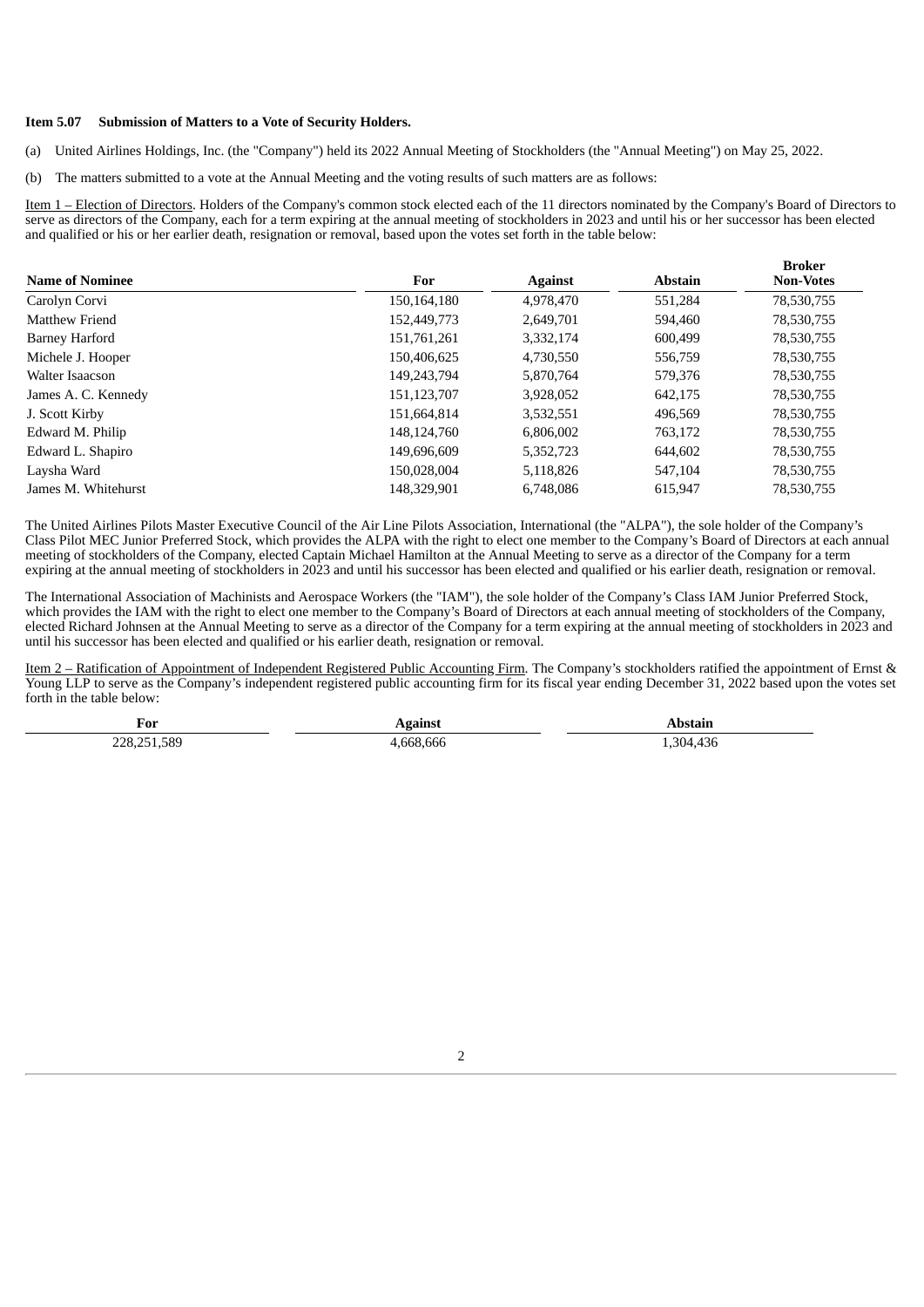Item 3 – Advisory Vote to Approve Executive Compensation. The Company's stockholders approved a nonbinding, advisory resolution approving the compensation of the Company's named executive officers, as set forth in the Company's definitive proxy statement on Schedule 14A filed with the U.S. Securities and Exchange Commission on April 14, 2022 (the "Proxy Statement"), based upon the votes set forth in the table below:

| For           | ∡gainst                      | bstain      | Broker<br><b>Non-Votes</b> |
|---------------|------------------------------|-------------|----------------------------|
| $\sim$<br>.AF | $ -$<br>D15<br>0, 2, 1, 0, 7 | ,730<br>חמי | 78,530,755                 |

Item 4-Stockholder Proposal Regarding Lobbying Policies and Activities. The Company's stockholders did not approve a stockholder proposal requesting that the Company's Board of Directors issue an annual report disclosing information regarding the Company's lobbying policies and activities based upon the votes set forth in the table below:

| $\mathbf{r}$<br>For | Against  | Abstain  | Broker<br><b>Non-Votes</b> |
|---------------------|----------|----------|----------------------------|
| 56.946.343          | ,662,739 | ,084,854 | $- - -$<br>30,755          |

The above items are described in more detail in the Company's Proxy Statement.

3